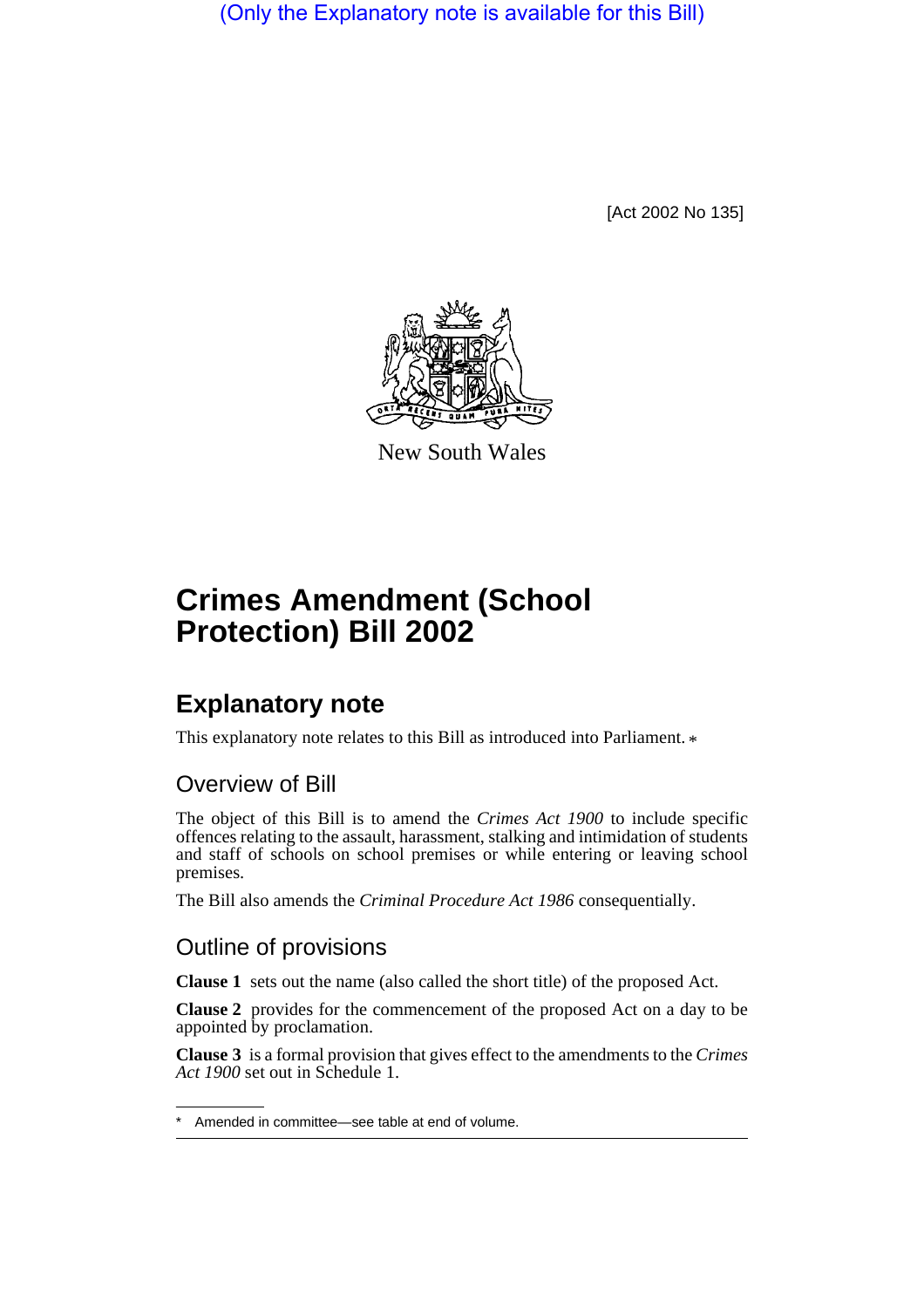Crimes Amendment (School Protection) Bill 2002 [Act 2002 No 135]

Explanatory note

**Clause 4** is a formal provision that gives effect to the amendments to the *Criminal Procedure Act 1986* set out in Schedule 2.

#### **Schedule 1 Amendment of Crimes Act 1900**

**Schedule 1** inserts a new Division 8B of Part 3 into the *Crimes Act 1900* that creates new offences in relation to school premises. A *school* is defined to mean a primary or secondary school or a child care facility for children under school age. *School premises* is defined to include parks and other community premises that are used by a school (but only while they are being used for the purposes of the school).

Proposed section 60E creates the following offences:

- (a) a person who assaults, stalks, harasses or intimidates any school student or member of staff of a school while the student or member of staff is attending a school, although no actual bodily harm is occasioned, is liable to imprisonment for 5 years,
- (b) a person who assaults a school student or member of staff of a school while the student or member of staff is attending a school and by the assault occasions actual bodily harm, is liable to imprisonment for 7 years,
- (c) a person who maliciously by any means wounds, or inflicts grievous bodily harm on, a school student or member of staff of a school while the student or member of staff is attending a school, is liable to imprisonment for 12 years,
- (d) a person who enters school premises with intent to commit any of the preceding offences is liable to imprisonment for 5 years.

A school student or member of staff of a school is taken to be attending a school at any time that he or she is on school premises for the purposes of school work or duty or before or after school child care, and while entering or leaving school premises.

#### **Schedule 2 Amendment of Criminal Procedure Act 1986**

The *Criminal Procedure Act 1986* enables certain indictable offences to be dealt with summarily by a Local Court and prescribes the maximum penalties that may be imposed when those offences are dealt with summarily. An offence listed in Table 1 to Schedule 1 to that Act (a *Table 1 offence*) must be dealt with summarily unless the prosecuting authority or the person charged with the offence elects to have the offence dealt with on indictment. An offence listed in Table 2 to Schedule 1 to that Act (a *Table 2 offence*) must be dealt with